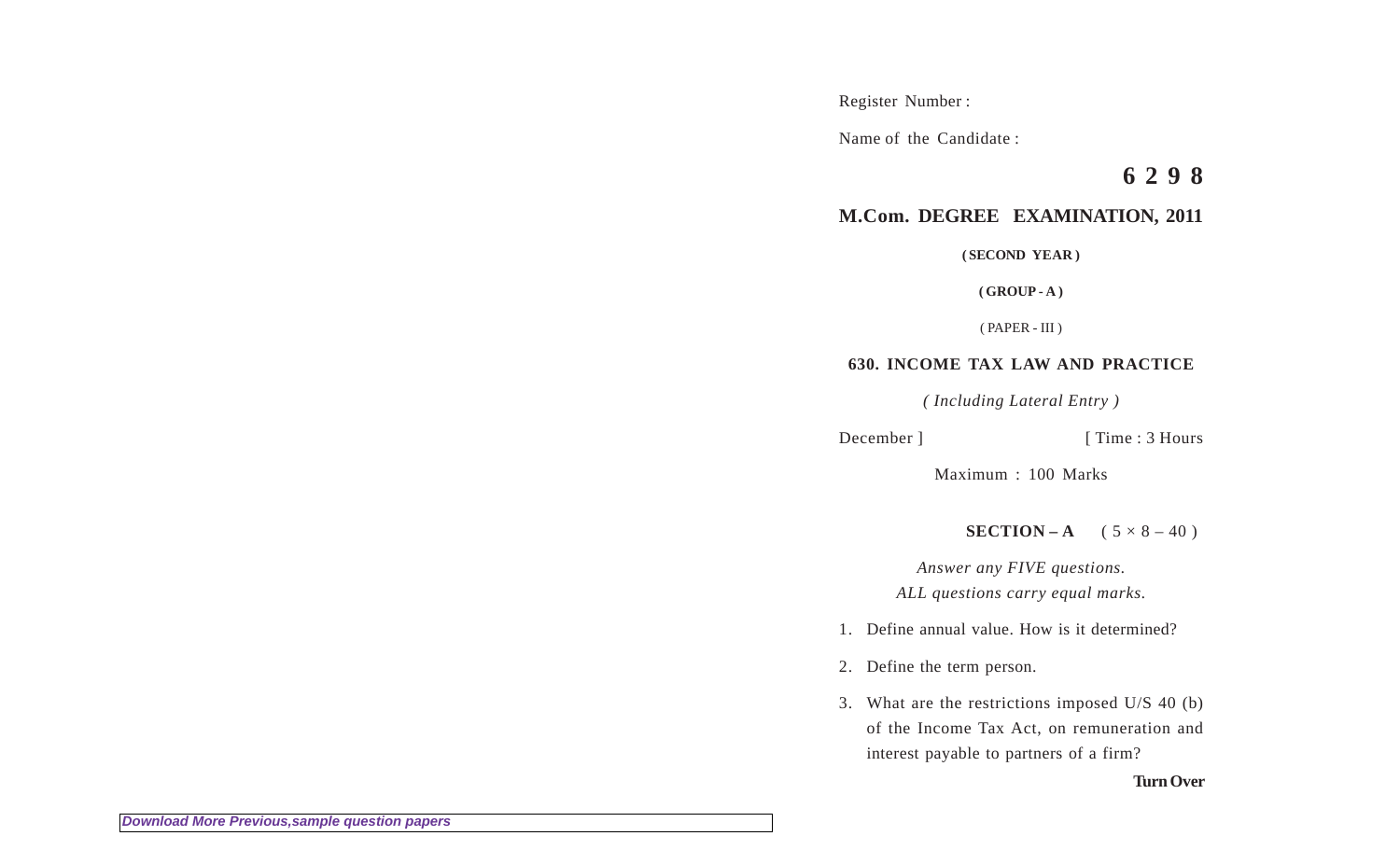$\zeta$ 

- 4. What are the different modes of recovery of  $i$ xei
- $5.$  Write a short note on :
- $\alpha$  Voluntary return of income.
- (b) Belated return.
- (c) Revised return.
- 6. Write a short note on :
- $\Gamma$  (a) U/S 80 E.
- $J \cdot Q \cdot Q \cdot Q \cdot S \cdot Q \cdot Q \cdot Q$
- $\Lambda$ . What is deduction of tax at source? List any four instances.
- 8. Explain any four exempted incomes.

 $\textbf{SECLIOM} - \textbf{B} \quad (\text{ } 3 \times 50 = 00)$ 

*Answer any THREE questions. ALL questions carry equal marks.*

9. The following particulars relate to the income of Mr.Rajiv for the previous year 2008 – 2009.

He is employed in a cotton textile mill at Bangalore on a monthly salary of  $\overline{z}$  25,000.

 $L L$ 

- 1,000 was month  $\geq$  1,000 was distributed free on Diwali Puja.
- (f) Amount of Depreciation, admissible according to rules, works out at
- 
- $007,86 \pm 0.00$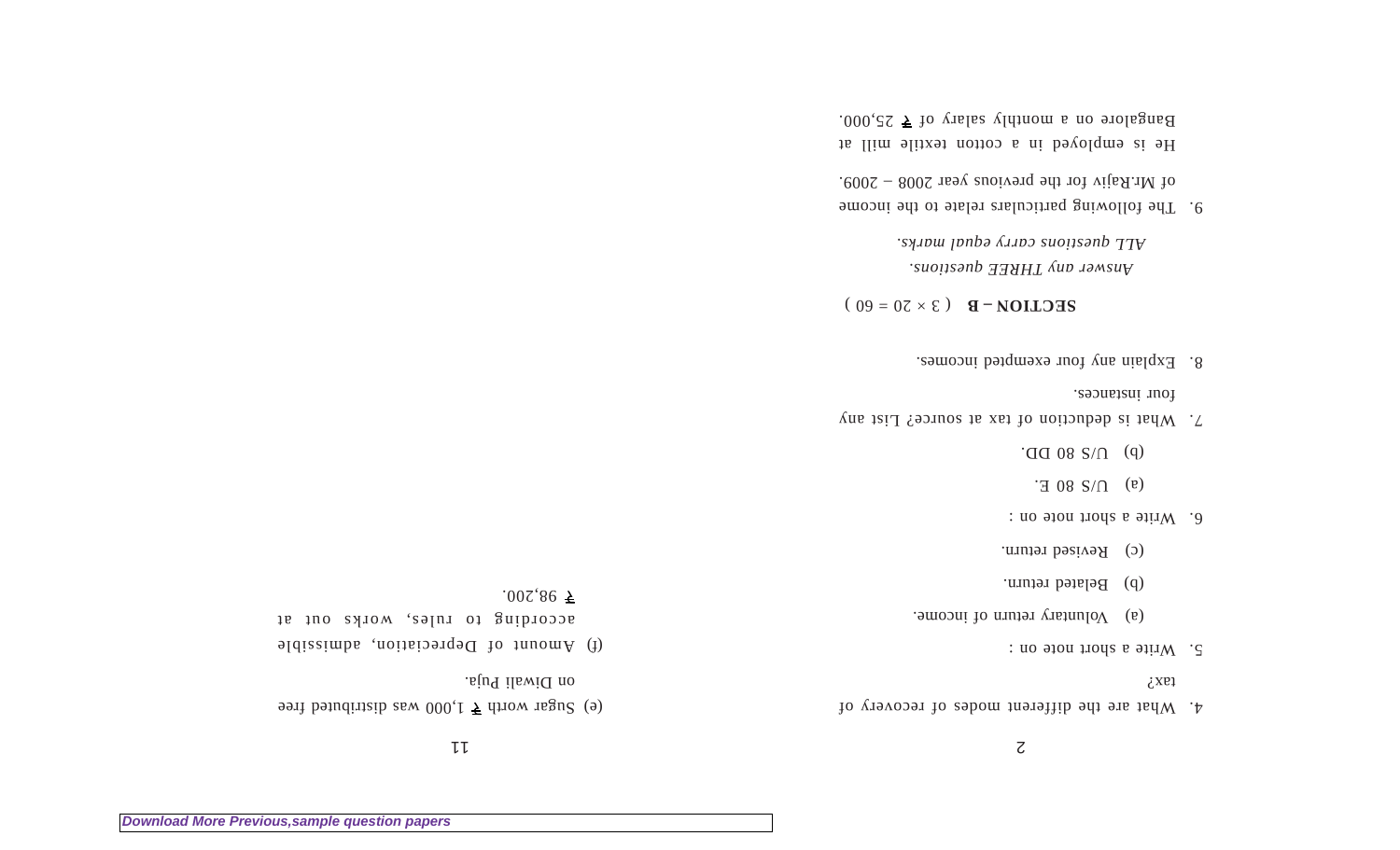- (a) Cane crushed includes  $\bar{z}$  1,54,000 the cost, grown on company's own firm, the average market price of the same being  $\bar{z}$  1,96,000.
- (b) Manufacturing expenses include:
	- (i)  $\overline{z}$  4,26,000 for excise duty paid.
	- (ii)  $\overline{\tau}$  68,000 spent on scientific research as follows:
		- 57,000 for capital expenditure on the fitting up of a new research laboratory, and  $\bar{x}$  11,000 for current expenditure.
- (c) Establishment charges include  $\overline{\tau}$  1,200 for contribution towards Employee's Provident Fund which is unrecognized.
- (d) Miscellaneous expenses include  $\bar{\tau}$  5,000 for donations to local educational institutions and  $\bar{\tau}$  2,000 for donations to public hospital where the company's employees are treated free and  $\bar{\tau}$  2,000 commission in connection with issue of share for setting up a new industrial unit.

He is also, entitled to a commission @1% of sales effected by him. The sale effected by him during the previous year amounted to  $\bar{\tau}$ 40,00,000. He received the following allowances and perquisites during the previous year.

- (a) Dearness pay  $\omega \neq 6,000$  per month.
- (b) Bonus @ two months basic salary.
- (c) Entertainment allowance  $\omega \neq 2,000$  per month.
- (d) House Rent allowance  $\mathcal{Q}$   $\overline{\tau}$  5,000 per month.
- (e) The employer paid  $\bar{\tau}$  10,000 towards the income tax liability of Rajeev.
- (f) He has also, been provided with gas, electricity and water facility and employer spent  $\bar{x}$  15,000 on these.
- (g) The employers gave him cotton worth  $\overline{\tau}$  1,000 free of cost.

**Turn Over**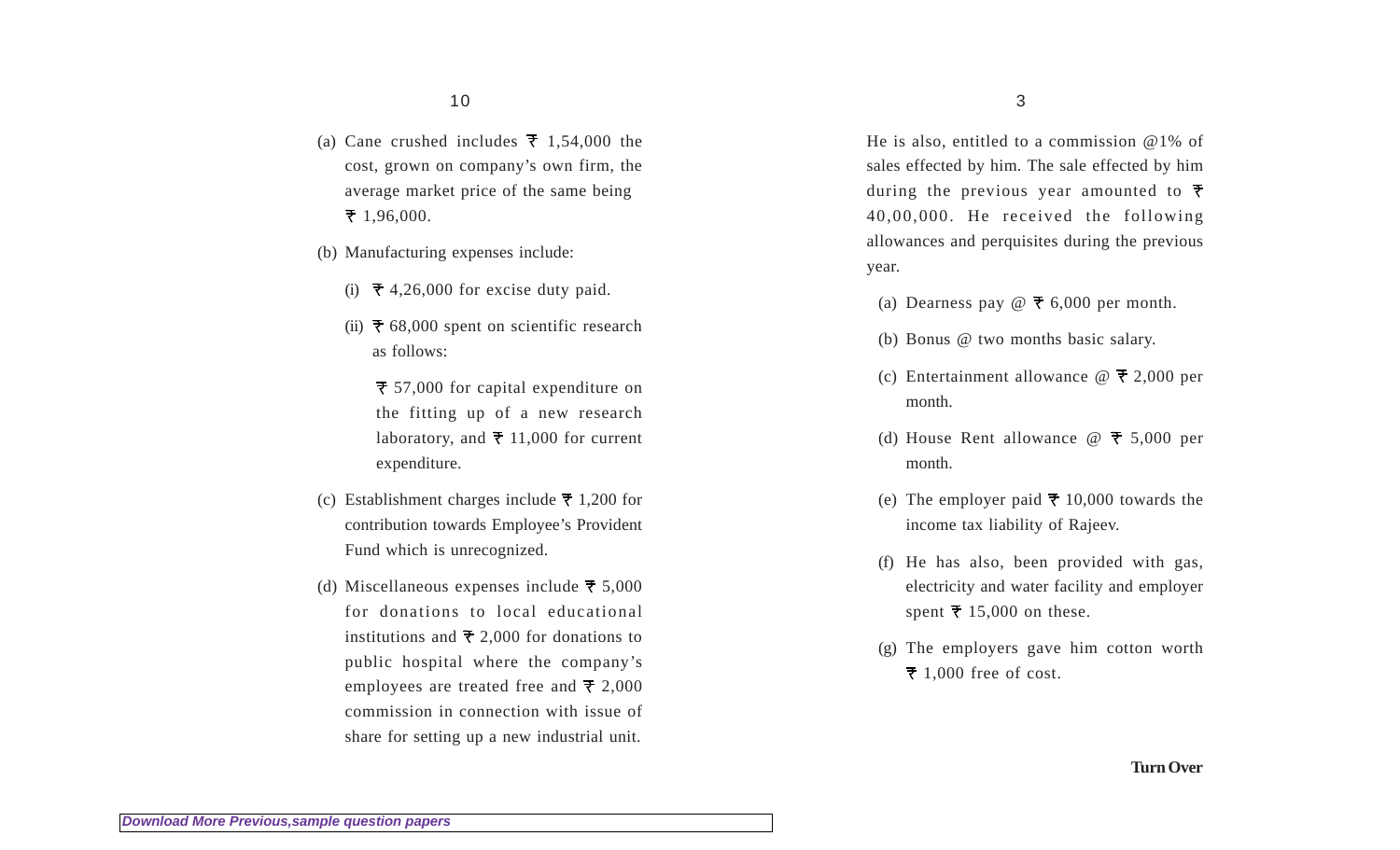$\boldsymbol{\mathcal{V}}$ 

- (h) He and his employer both contributed 15% of his salary to his recognized provident fund and interest credited to this guinh  $000,05 \leq \text{or}$  behaviour  $\%6$   $\text{or}$  bund the previous year.
- 6.000 per  $\overline{5}$  b, 000 per month a rent of the spent of the spent of the spent of the spent of the spent of the spent of the spent of the spent of the spent of the spent of the spent of the spent of the spent of the sp house occupied by him in Bangalore.
- (j) The employer provided him L.T.C. of .almik of gaiog to  $000, \zeta \zeta$

10. Mr.X is the owner of two houses which he uses for his residential purposes. He submits the following information in respect of the house for the previous year 2008 – 2009.

| 000'SI           | $000 \text{°}$       | for the construction<br>Interest on loan taken |
|------------------|----------------------|------------------------------------------------|
| 00 <sub>z</sub>  | 00I                  | Fire insurance premia                          |
| 00S <sup>1</sup> | 00 <sup>S</sup>      | bisq zexsT laqioinuM                           |
| $000^{\circ}$ ZI | $000 \text{'s}$      | Fair rent                                      |
| 000,01           | $000^{\text{t}}$     | Municipal value                                |
| $əsnoH-II$       | asno <sub>H</sub> -I |                                                |
|                  |                      |                                                |

| 007'60'Z  |                            | 007'60'Z                              |                      |
|-----------|----------------------------|---------------------------------------|----------------------|
|           |                            | $00\mathcal{C}^{\dagger}\mathcal{V}6$ | Balance C/D          |
|           |                            | 000'06                                | income tax           |
|           |                            |                                       | Reserve for          |
| 007'60'Z  | $H\backslash H$ if<br>iord | 000'SZ                                | punj                 |
|           |                            |                                       | 10 IGSGLAG           |
|           |                            |                                       | transferred          |
|           |                            |                                       | <i>a</i> nomA        |
| 007'77'87 |                            | 007'77'87                             |                      |
|           |                            | 007'60'Z                              | имор                 |
|           |                            |                                       | profit carried       |
|           |                            |                                       | <b>Balance being</b> |
|           |                            | 00L'0ε'I                              | $H_0$ – nettinw      |
|           |                            |                                       | Depreciation         |
|           |                            | 009'8L                                | roissimmoo           |
|           |                            |                                       | Suillə2              |
| ₹         |                            | $\overline{\mathbf{z}}$               |                      |
|           |                            |                                       |                      |

9

Compute the company's business income for the assessment year  $2002 - 2008$  after taking the following informations into account: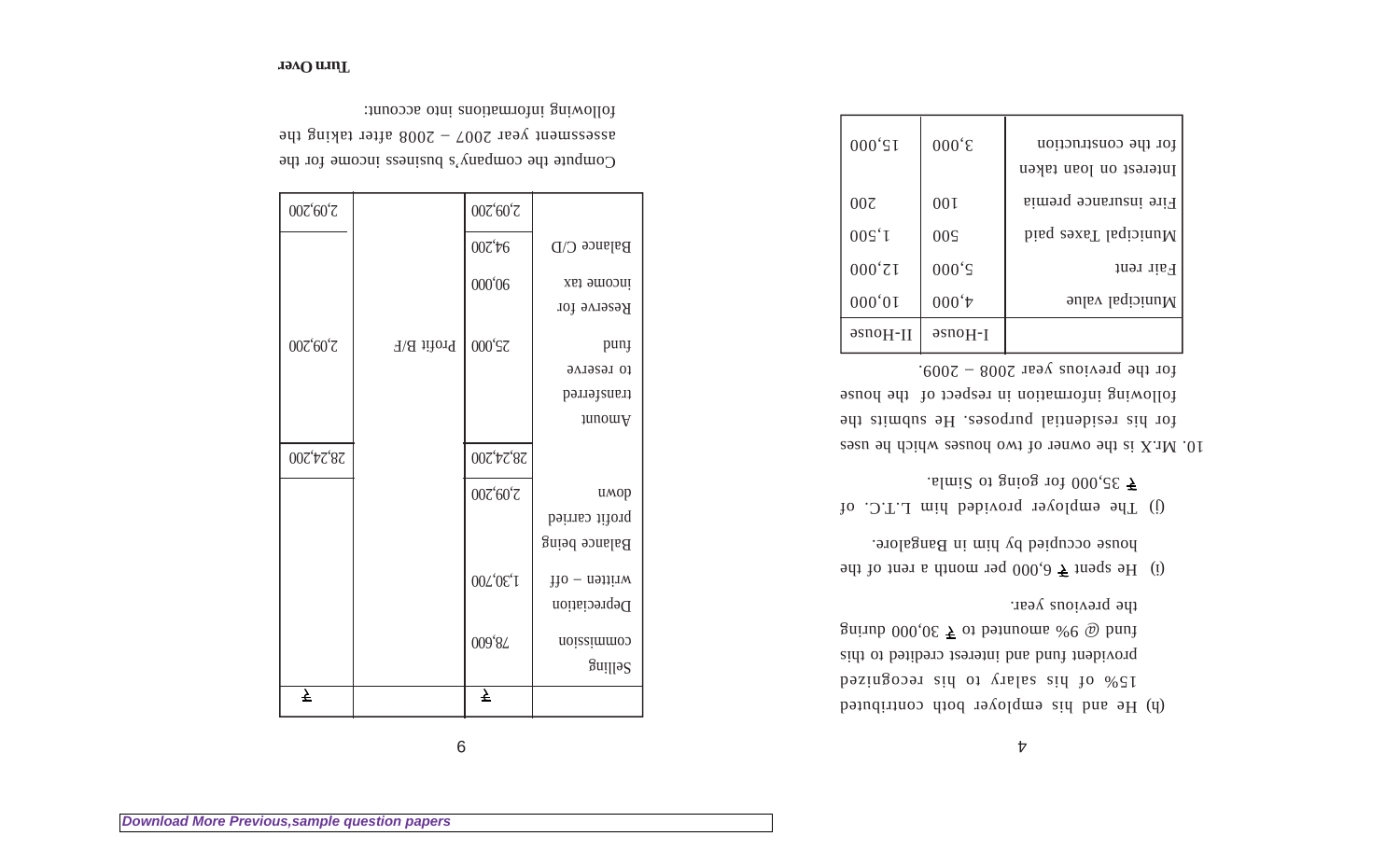13. The following is the manufacturing and profit and loss account of a sugar mill company for the year ended 31<sup>st</sup> March, 2007:

|                             | ₹         |                           | ₹         |
|-----------------------------|-----------|---------------------------|-----------|
| <b>Opening Stock</b>        | 1,82,300  | <b>Sales</b>              | 24,51,500 |
| Cost of Cane<br>crushed     | 12,57,700 | Miscellaneous<br>receipts | 6,700     |
| Manufacturing<br>expenses   | 7,98,500  | Closing Stock             | 3,66,000  |
| Repairs and<br>Renewals     | 40,700    |                           |           |
| Establishment<br>charges    | 41,600    |                           |           |
| Miscellaneous<br>expenses   | 17,800    |                           |           |
| Commission<br>of Sales etc. | 63,500    |                           |           |
| Director's fees.            | 1,600     |                           |           |
| Auditor's fees              | 2,000     |                           |           |
|                             |           |                           |           |

His other incomes are  $\bar{x}$  1,50,000. Advice Mr.X which house he should opt for self – occupation concession.

11. Mr.Singh, a resident of India submits the following particulars of his income for the assessment year 2009 – 2010.

|       | (a) Income from house let out<br>computed                                                    | ₹<br>9,500 |
|-------|----------------------------------------------------------------------------------------------|------------|
|       | (b) Profit from radio business                                                               | 19,600     |
|       | (c) Interest from firm                                                                       | 1,800      |
|       | (d) Speculation income                                                                       | 1,900      |
|       | (e) Short – term Capital gains                                                               | 3,200      |
|       | (f) $Long - term capital gains$                                                              | 1,400      |
| 2009. | The following items have been brought forward<br>from the preceding assessment year $2008 -$ | ₹          |
| (i)   | Loss from radio business                                                                     | 4,600      |
|       | (ii) Unabsorbed depreciation                                                                 | 1,000      |
|       | (iii) Speculation loss                                                                       | 3,200      |

## **Turn Over**